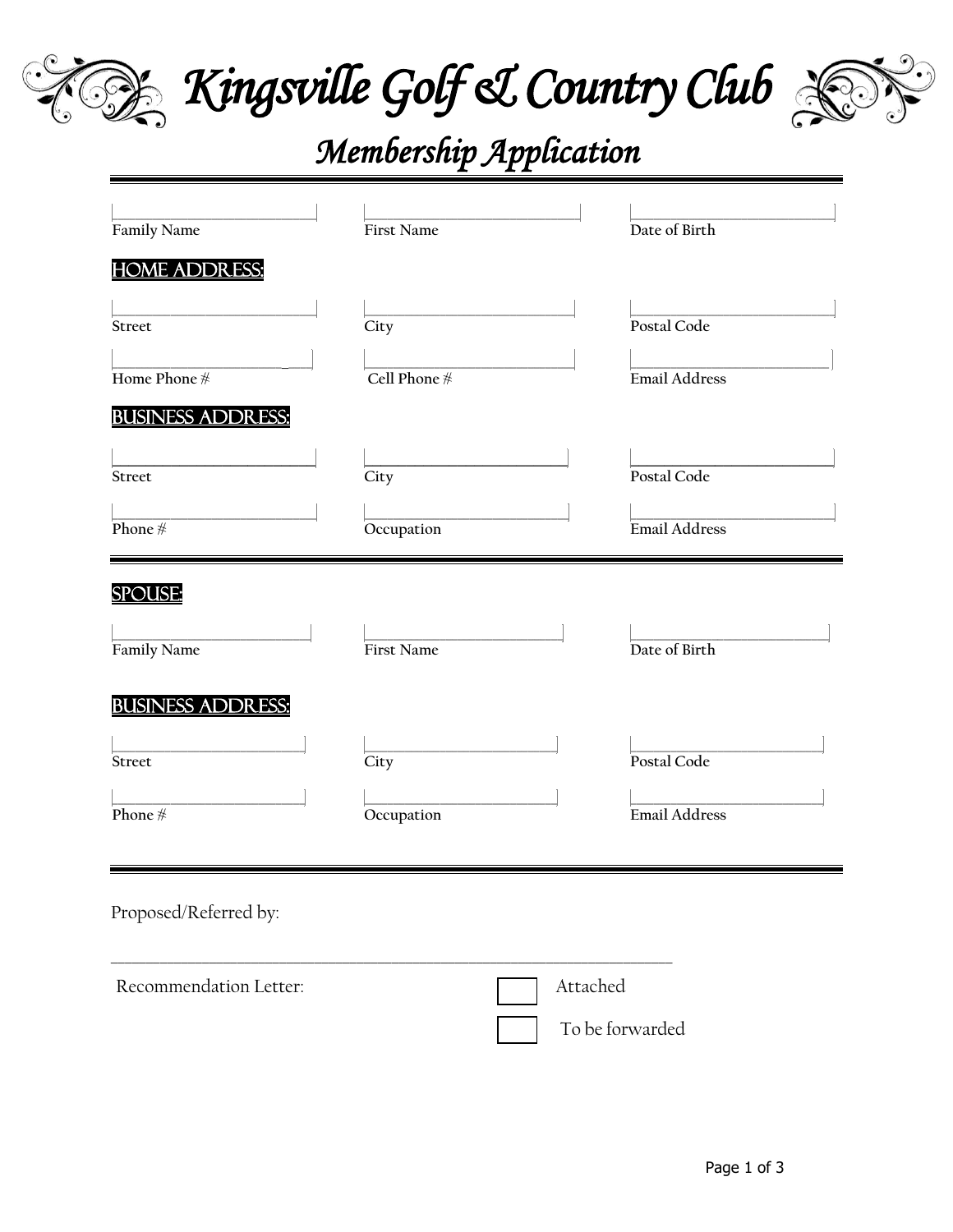# **MEMBERSHIP CATEGORY**

|                                                                                | <b>SINGLE</b> | <b>COUPLE</b> | <b>TRIAL</b> |
|--------------------------------------------------------------------------------|---------------|---------------|--------------|
| Unlimited<br>Allows play any day                                               |               |               |              |
| Limited<br>Allows play Monday to Friday only and<br>excludes Canadian Holidays |               |               |              |
| *Intermediate (age $19 - 26$ )<br>Allows play any day                          |               |               |              |
| *Senior Intermediate (age 27-34)<br>Allows play any day                        |               |               |              |
| *Young Adult (age 35-43)<br>Allows play any day                                |               |               |              |
| <u>*Mid Adult</u> (age 44-49)<br>Allows play any day                           |               |               |              |

## **\* AGES ARE AS OF MARCH 31 ST. BIRTH CERTIFICATE REQUIRED.**

**CAPITAL CONTRIBUTION PAYABLE BEGINNING AT AGE 50.**

| Deposit        |                                                                      |                                     |         |                                                             |               |
|----------------|----------------------------------------------------------------------|-------------------------------------|---------|-------------------------------------------------------------|---------------|
|                | Single (49 and under)                                                |                                     | \$500   |                                                             |               |
|                |                                                                      | Single Adult (50 and up)            | \$750   |                                                             |               |
|                | Couple                                                               |                                     | \$1,200 |                                                             |               |
|                |                                                                      | <b>CAPITAL CONTRIBUTION PAYMENT</b> |         |                                                             |               |
| <b>Options</b> |                                                                      | <b>Payment Monthly</b>              |         | # of months                                                 | <u>Amount</u> |
|                | Single Membership                                                    |                                     |         |                                                             |               |
| 1 Year         |                                                                      | \$285.71                            |         | 7                                                           | \$2000        |
| 3 Year         | \$2000<br>\$95.24 for 7 months for 3 years (billed with yearly dues) |                                     |         |                                                             |               |
|                | Couple Membership:                                                   |                                     |         |                                                             |               |
| 1 Year         |                                                                      | \$571.43                            |         | 7                                                           | \$4000        |
| 3 Year         |                                                                      |                                     |         | \$190.48 for 7 months for 3 years (billed with yearly dues) | \$4000        |

**Please choose your preferred payment choice:**